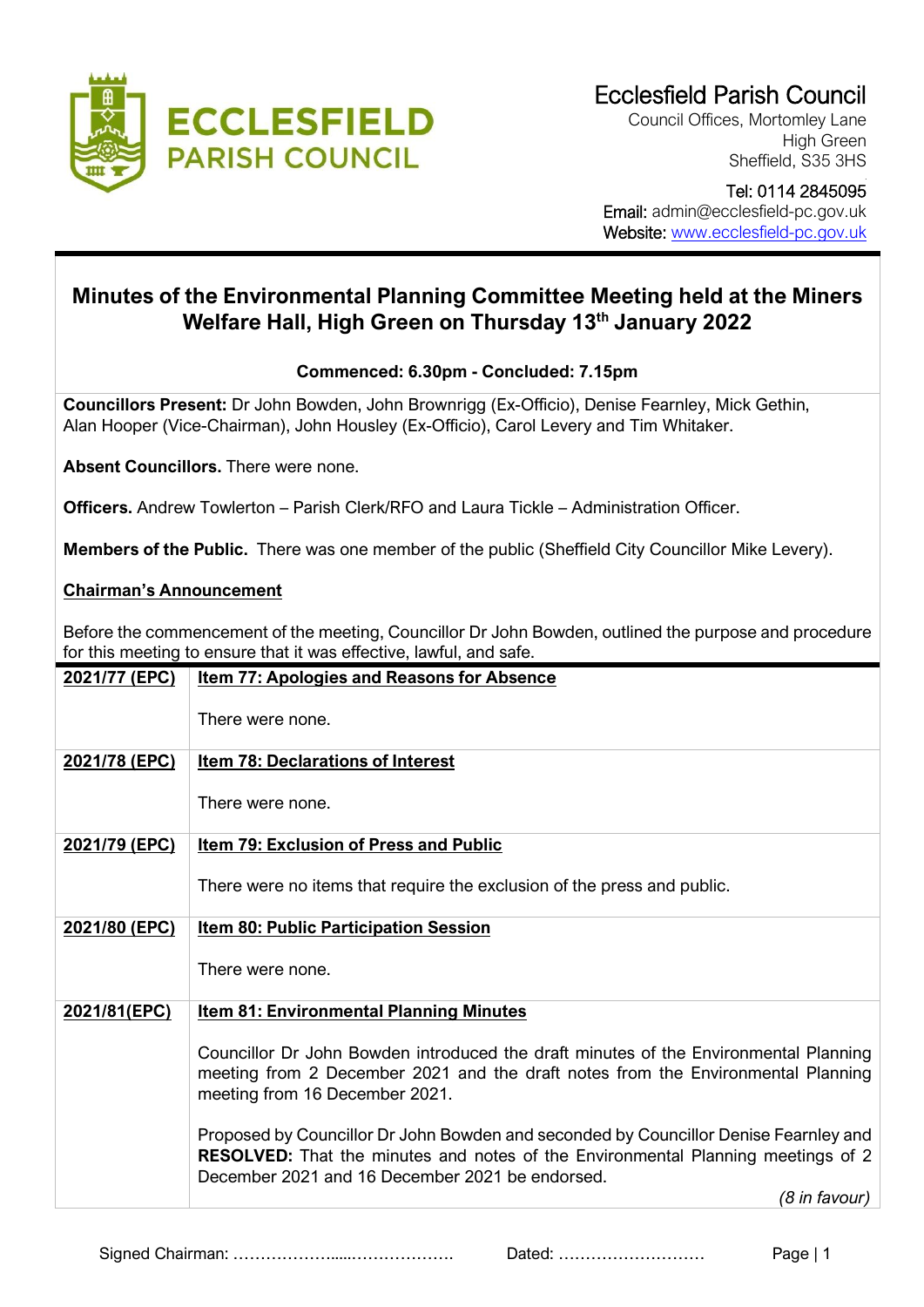#### **2021/82(EPC) Item 82: Planning Matters**

82.1 To note and consider the list of planning applications for comment since the last meeting and any delegated to the Admin Officer in accordance with Council Policy.

1 was considered.

| <b>Date</b><br><b>Received</b> | <b>Planning</b><br>Reference | <b>Site Location</b>                                         | <b>Brief Description of</b><br>Proposal        | Date<br><b>Comments</b><br><b>Due</b> |
|--------------------------------|------------------------------|--------------------------------------------------------------|------------------------------------------------|---------------------------------------|
| 4.1.22                         | 21/05184/FUL                 | 24 Wheel Lane,<br>Grenoside,<br>Sheffield,<br><b>S35 9RN</b> | Conversion of<br>outbuilding to form<br>annex. | 13.1.22                               |

Proposed by Councillor Dr John Bowden and seconded by Councillor Denise Fearnley and **RESOLVED:** That the Council has no objections or comments to make on this planning application.

 *(8 in favour)*

82.2 To receive notifications of any planning decision notices (listed) The Committee was informed of notifications of planning decision notices for 5 planning applications, as follows:

| Planning<br>Reference | <b>Site/Location Proposal</b>                                                                                                                                                                                                                                                                                                | Outcome                |  |  |
|-----------------------|------------------------------------------------------------------------------------------------------------------------------------------------------------------------------------------------------------------------------------------------------------------------------------------------------------------------------|------------------------|--|--|
| 21/02635/FUL          | 168 High Street, Ecclesfield,<br>Sheffield, S35 9XF<br>Alterations to roof to form additional<br>habitable space including gable<br>extensions erection of front side and<br>rear dormers and raising of ridge<br>height.                                                                                                    | Granted conditionally. |  |  |
| 21/04507/FUL          | 109 Cross Hill, Sheffield, S35 9YS<br>Erection of single-storey rear extension<br>to dwellinghouse.                                                                                                                                                                                                                          | Granted conditionally. |  |  |
| 21/02888/FUL          | Windmill Hill Farm, 201 Windmill Hill<br>Lane, Sheffield, S35 1UQ<br>Alterations to existing 2no<br>dwellinghouses and barns to form 1no<br>dwellinghouse and ancillary<br>accommodation including demolition of<br>two-storey and single-storey side<br>extensions (Re-submission of planning<br>application 20/03106/FUL). | Granted conditionally. |  |  |
| 21/04453/FUL          | 118 Wortley Road, High Green,<br>Sheffield, S35 4LU<br>Alterations to roof to form additional<br>habitable space including erection of<br>rear dormer and 2no velux windows to<br>the front and erection of two/single<br>storey rear extension to dwellinghouse.                                                            | Granted conditionally. |  |  |

Signed Chairman: ……………….....………………. Dated: ……………………… Page | 2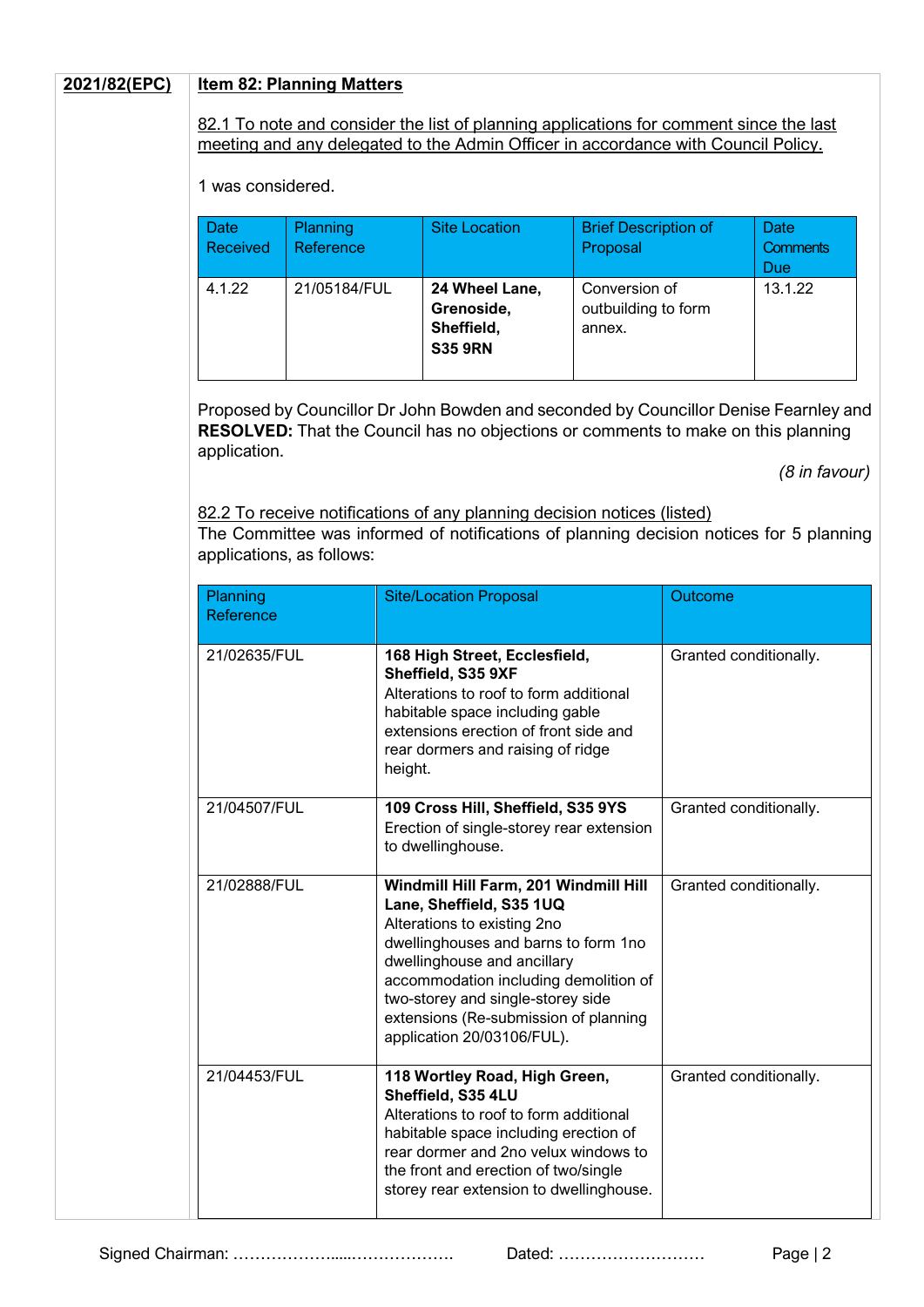|               | 21/03292/FUL<br>21/04650/FUL<br>21/03134/FUL                                                                                                                                                                                                                                                                                                                                                                                                                                                                                             | 33A & 33B St Mary's Lane, Sheffield,<br><b>S35 9YE</b><br>Use of former bakery/café (Use Class<br>E) as a dwellinghouse (Use Class C3)<br>with associated alterations to<br>fenestration, landscaping, and<br>formation of parking.<br>14 Lane Head, Sheffield, S35 8PH<br>Erection of a single storey detached<br>outbuilding for use as home office.<br>77 Halifax Road, Grenoside,<br>Sheffield, S35 8PA<br>Alterations and extension to roof to<br>form additional habitable space<br>including raising of ridge height<br>erection of front dormer and formation<br>of rear terrace. | Withdrawn.<br>Granted conditionally.<br>Granted conditionally. |  |  |  |  |  |  |
|---------------|------------------------------------------------------------------------------------------------------------------------------------------------------------------------------------------------------------------------------------------------------------------------------------------------------------------------------------------------------------------------------------------------------------------------------------------------------------------------------------------------------------------------------------------|-------------------------------------------------------------------------------------------------------------------------------------------------------------------------------------------------------------------------------------------------------------------------------------------------------------------------------------------------------------------------------------------------------------------------------------------------------------------------------------------------------------------------------------------------------------------------------------------|----------------------------------------------------------------|--|--|--|--|--|--|
|               | These were noted by the Committee.                                                                                                                                                                                                                                                                                                                                                                                                                                                                                                       |                                                                                                                                                                                                                                                                                                                                                                                                                                                                                                                                                                                           |                                                                |  |  |  |  |  |  |
| 2021/83 (EPC) | <b>Item 83: Licensing Matters</b>                                                                                                                                                                                                                                                                                                                                                                                                                                                                                                        |                                                                                                                                                                                                                                                                                                                                                                                                                                                                                                                                                                                           |                                                                |  |  |  |  |  |  |
|               | None received.                                                                                                                                                                                                                                                                                                                                                                                                                                                                                                                           |                                                                                                                                                                                                                                                                                                                                                                                                                                                                                                                                                                                           |                                                                |  |  |  |  |  |  |
| 2021/84 (EPC) | <b>Item 84: Plastic Free</b>                                                                                                                                                                                                                                                                                                                                                                                                                                                                                                             |                                                                                                                                                                                                                                                                                                                                                                                                                                                                                                                                                                                           |                                                                |  |  |  |  |  |  |
|               | Community Coordinator, Emma Mainwaring, gave an update to the Committee on the<br>progress for the Parish becoming 'plastic free'. The Parish has now signed up to become<br>plastic free. Emma has also contacted Dronfield Town Council for some further advice on<br>becoming plastic-free, as they have signed up. Emails will be sent to Councillors, groups<br>and members of the public asking if they would like to be on the Plastic Free Working<br>Group.                                                                     |                                                                                                                                                                                                                                                                                                                                                                                                                                                                                                                                                                                           |                                                                |  |  |  |  |  |  |
|               | Councillor Alan Hooper asked if the Parish becoming plastic free could be promoted. It<br>was agreed that now that the Parish has signed up, posters can be used to display but we<br>must use the plastic free posters that are on the official Plastic Free website.                                                                                                                                                                                                                                                                   |                                                                                                                                                                                                                                                                                                                                                                                                                                                                                                                                                                                           |                                                                |  |  |  |  |  |  |
| 2021/85 (EPC) | Item 85: Keep Britain Tidy Campaign.                                                                                                                                                                                                                                                                                                                                                                                                                                                                                                     |                                                                                                                                                                                                                                                                                                                                                                                                                                                                                                                                                                                           |                                                                |  |  |  |  |  |  |
|               | Community Coordinator, Emma Mainwaring gave an update to the Committee on the<br>progress for the Keep Britain Tidy Campaign. A launchpad for a Spring Clean at the end<br>of May/June 2022 is being planned and this will be tied in to promote the Parish becoming<br>plastic free. Local community groups will be asked if they would like to help and get<br>involved with this. A meeting is being planned to help coordinate the various spring clean<br>activities over the weekend. All areas within the Parish will be covered. |                                                                                                                                                                                                                                                                                                                                                                                                                                                                                                                                                                                           |                                                                |  |  |  |  |  |  |
| 2021/86 (EPC) | <b>Item 86: Garden and Wildlife Competition</b>                                                                                                                                                                                                                                                                                                                                                                                                                                                                                          |                                                                                                                                                                                                                                                                                                                                                                                                                                                                                                                                                                                           |                                                                |  |  |  |  |  |  |
|               | Community Coordinator, Emma Mainwaring gave, an update on the Garden and Wildlife<br>Campaign. After the success of the gardening competition last year, Emma asked if the<br>Council will continue again this year. The process would be to promote it in April/May for<br>the community to enter and depending on the weather to judge the gardens by June/July.<br>This was agreed.                                                                                                                                                   |                                                                                                                                                                                                                                                                                                                                                                                                                                                                                                                                                                                           |                                                                |  |  |  |  |  |  |
|               |                                                                                                                                                                                                                                                                                                                                                                                                                                                                                                                                          |                                                                                                                                                                                                                                                                                                                                                                                                                                                                                                                                                                                           |                                                                |  |  |  |  |  |  |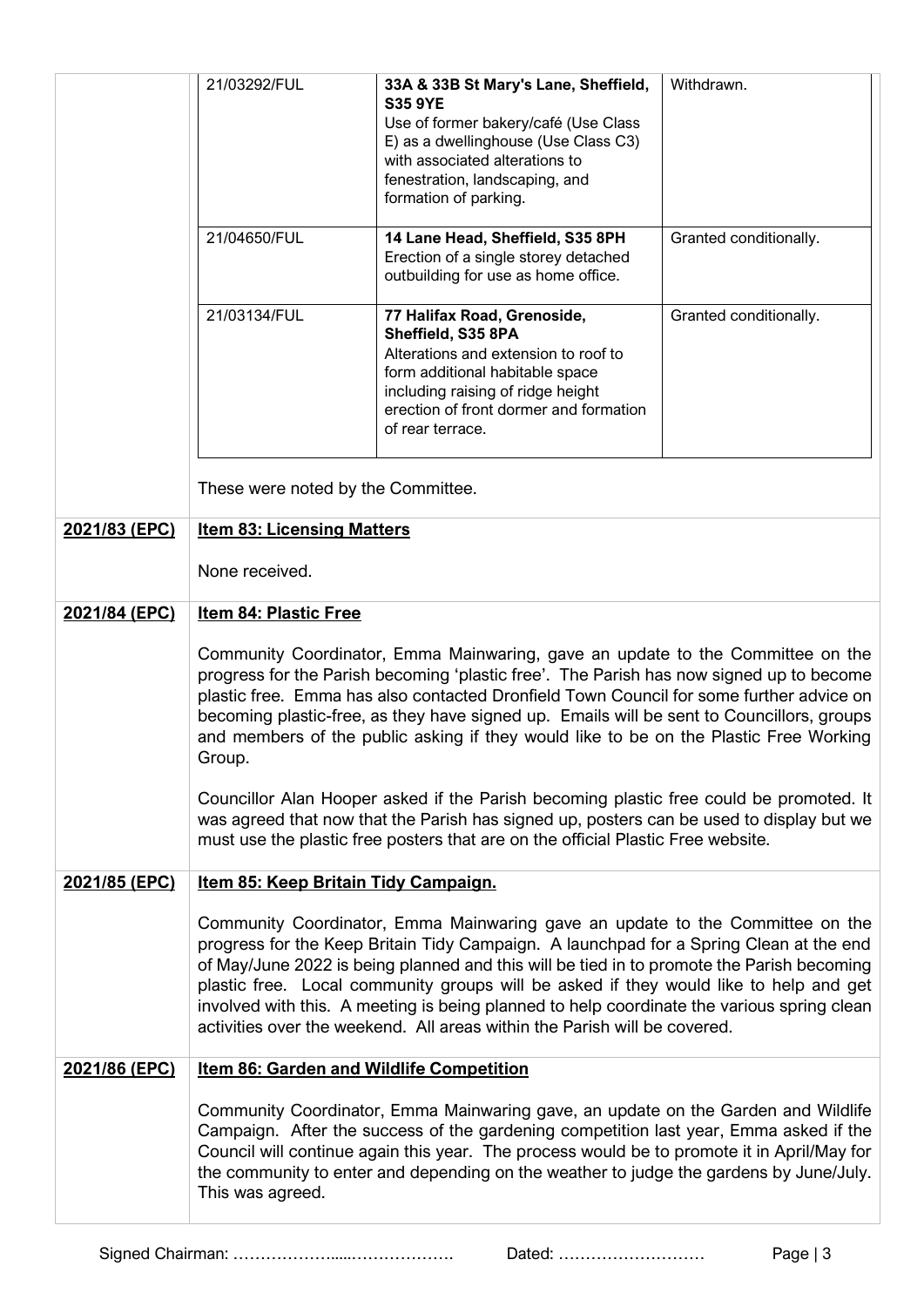|               | Emma has also suggested the introduction of a new wildlife friendly category, for people<br>with gardens that attract lots of wildlife and also perhaps a child-friendly way of gardening.<br>This could also tie in with the Parish being hedgehog and nature friendly. This was agreed.                                                                                                                                                                                                                                                     |  |  |  |  |  |  |  |  |
|---------------|-----------------------------------------------------------------------------------------------------------------------------------------------------------------------------------------------------------------------------------------------------------------------------------------------------------------------------------------------------------------------------------------------------------------------------------------------------------------------------------------------------------------------------------------------|--|--|--|--|--|--|--|--|
| 2021/87 (EPC) | <b>Item 87: Tree Update</b>                                                                                                                                                                                                                                                                                                                                                                                                                                                                                                                   |  |  |  |  |  |  |  |  |
|               | Community Coordinator, Emma Mainwaring, gave an update to the Committee on the trees<br>planting project in the Parish being led by Sheffield City Council. Contact has been made<br>with Sheffield City Council and the Council had been informed that some trees will be<br>planted in Chapeltown Park. A further update will be provided once more information is<br>received from Sheffield City Council.                                                                                                                                 |  |  |  |  |  |  |  |  |
| 2021/88 (EPC) | Item 88: Litter Pickers                                                                                                                                                                                                                                                                                                                                                                                                                                                                                                                       |  |  |  |  |  |  |  |  |
|               | The Clerk, Andrew Towlerton informed the Committee that an enquiry has been received<br>from a member of the public regarding litter picking packs. It was suggested that the<br>Council could purchase some packs and hand them out to members of the public.                                                                                                                                                                                                                                                                                |  |  |  |  |  |  |  |  |
|               | The Committee discussed this and while they support this idea in principle, there were<br>issues relating to insurance, public liability insurance and health and safety.                                                                                                                                                                                                                                                                                                                                                                     |  |  |  |  |  |  |  |  |
|               | If any more enquiries relating to this were to come in to the Council, it was suggested that<br>they be signposted to existing local community groups who organise litter picks. Also,,<br>make the local litter picking groups aware that they can come to the Council for a grant<br>and if any new groups are formed they can also come to the Council for a grant.                                                                                                                                                                        |  |  |  |  |  |  |  |  |
| 2021/89 (EPC) | Item 89: BT Phone Box - Thompson Hill                                                                                                                                                                                                                                                                                                                                                                                                                                                                                                         |  |  |  |  |  |  |  |  |
|               | The Clerk, Andrew Towlerton, informed the Committee that an enquiry has been received<br>into the Council by a member of the public regarding the phone box at the bottom of<br>Thompson Hill, outside the Doctors surgery. The resident considered that the phone box<br>is a magnet for anti-social behaviour and urged that it be moved. The Clerk explained that<br>the Council is awaiting information following BT's consultation on the removal of phone<br>boxes in the parish and the wider City.                                    |  |  |  |  |  |  |  |  |
| 2021/90 (EPC) | <b>Item 90: Correspondence</b>                                                                                                                                                                                                                                                                                                                                                                                                                                                                                                                |  |  |  |  |  |  |  |  |
|               | To receive and note any correspondence received, including:<br>1) Objection letter relating to planning application 21/04801/FUL - 209 High Street,<br>Ecclesfield, Sheffield, S35 9XB - Erection of a dwellinghouse (Resubmission of<br>20/04177/FUL) for information only.                                                                                                                                                                                                                                                                  |  |  |  |  |  |  |  |  |
|               | Councillor Dr John Bowden explained that the resident stated that she was under a lot of<br>stress and worry with regards to this planning application and the effect it is having on their<br>property. They had been in touch with Parish and Sheffield City Council Councillors for<br>help and advice. The Committee agreed that it is in full support of the neighbour and their<br>objections on this planning application and would like the objection letter sent to the head<br>of the planning department and the planning officer. |  |  |  |  |  |  |  |  |
| 2021/91 (EPC) | Item 91: Date, time and frequency of future meetings                                                                                                                                                                                                                                                                                                                                                                                                                                                                                          |  |  |  |  |  |  |  |  |
|               | To note the date and time of the next Environmental Planning Delegated Powers<br>Committee meeting scheduled to be held on Thursday 27 January 2022 at 6.30 pm being<br>held remotely via zoom.                                                                                                                                                                                                                                                                                                                                               |  |  |  |  |  |  |  |  |